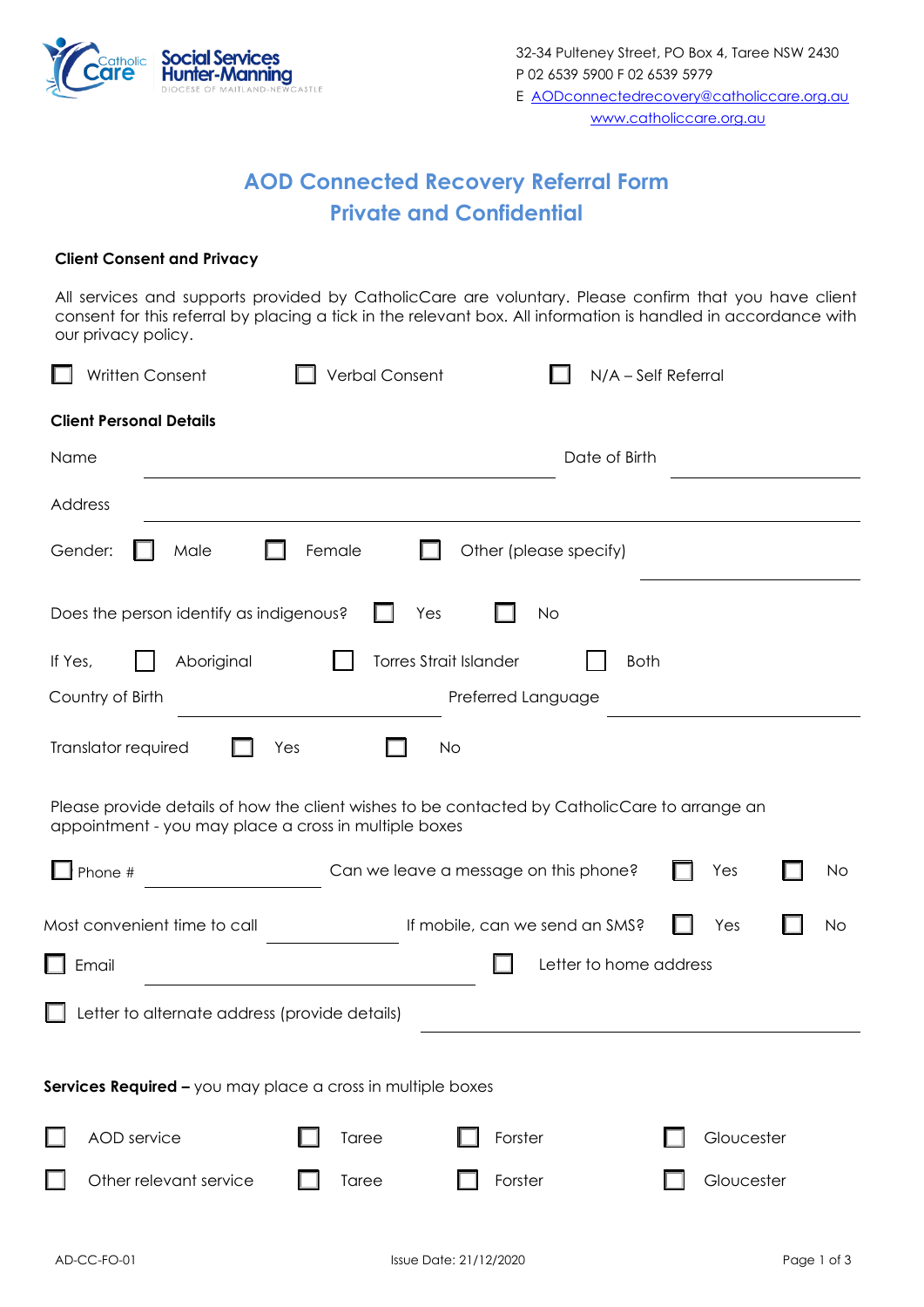**Reason for Referral**

**Presenting Mental Health Issue** e.g. Diagnosis, issue - anxiety, depression, etc.

**Drug and/or Alcohol Issue** e.g. alcohol, cannabis

**Other Health Issues or Psychosocial Factors** E.g. medical factors, other diagnosis, homelessness, stress, social situation